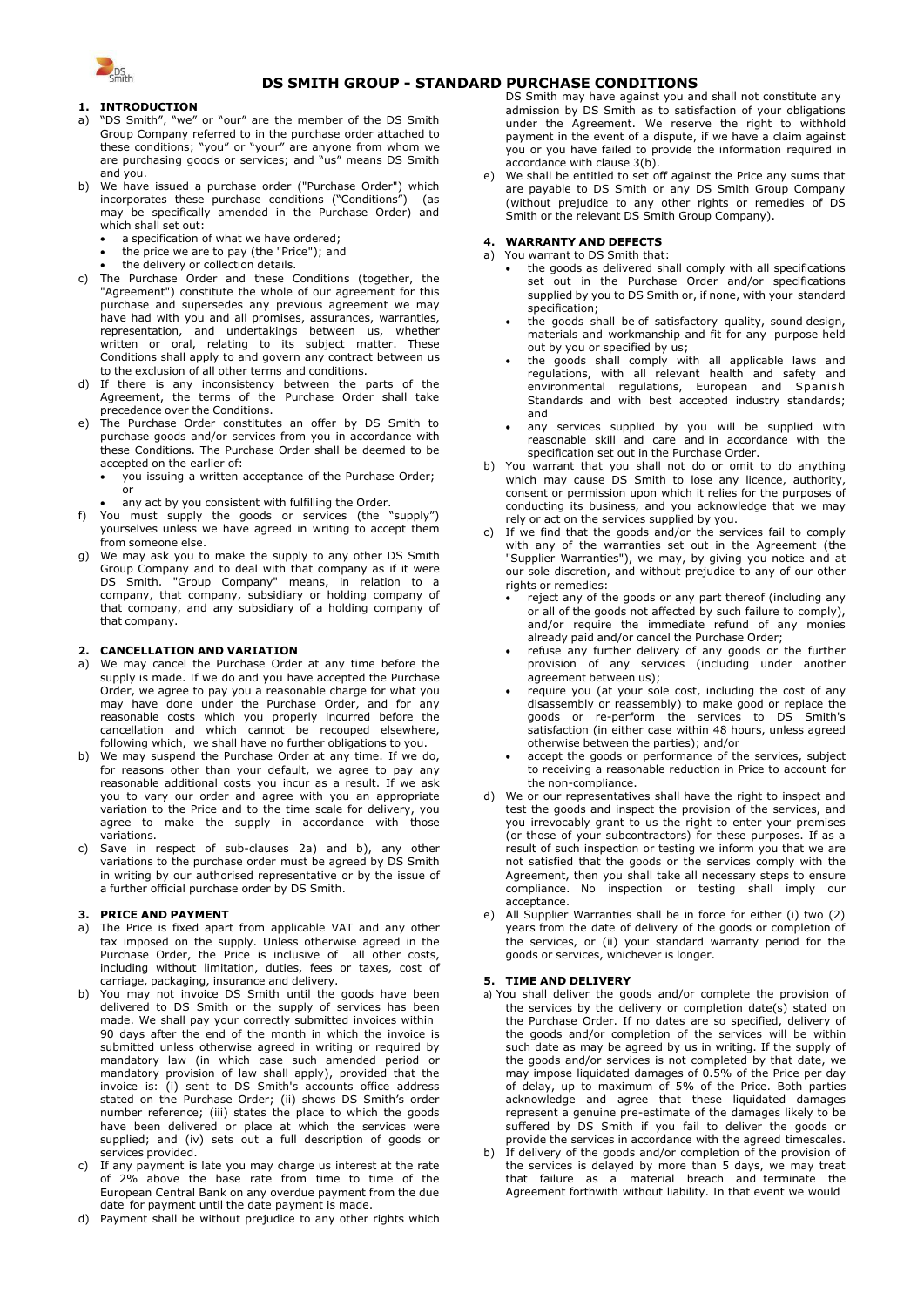

# **DS SMITH GROUP - STANDARD PURCHASE CONDITIONS**

have no further obligations to you but you would be liable to make good any loss to DS Smith.

- c) Unless stated otherwise in the Purchase Order, all goods shall be delivered INCOTERMS 2020 DAP at the location stated in the Purchase Order.
- d) The Supplier shall deliver the quantity of goods stated on the Purchase Order. The Buyer may at its discretion accept a quantity variation and pay pro-rata for the actual quantity delivered.
- e) You shall ensure that the goods shall be properly packed and stored during transit so as to reach their destination in an undamaged condition. All containers and other packaging shall be included in the Price and are non-returnable unless otherwise agreed on the Purchase Order.
- f) Where necessary, you shall, at your own cost, obtain and comply with any export/import licences, permits or consents (including work permits or consents) for the supply and delivery of the goods or provision of the services.

### **6. PASSING OF RISK AND TITLE**

- a) Title and risk in the goods shall pass to DS Smith when they have been delivered to DS Smith.
- b) If items (including without limitation the goods) that belong to DS Smith are in your possession you undertake that you shall: (i) hold the relevant items as the fiduciary agent of DS Smith; (ii) clearly identify the items as our property; (iii) keep the items separate from your property or property belonging to others; (iv) keep the items properly stored and insured; and (v) not exercise, assert or purport to exercise or assert any lien of whatever nature in connection with such items.
- c) You shall give DS Smith access (on reasonable notice) to any premises where goods are being manufactured or stored for DS Smith for any reasonable purpose under this Agreement.
- d) You shall not be entitled to pledge or charge by way of security any of the items which remain our property, but if you do so or purport to do so, we shall have the right to recover our property in accordance with this clause.

# **7. TERMINATION**

- We may terminate the Agreement immediately on written notice if:
	- you are in breach of an obligation and
		- $\circ$  you cannot put it right; or
		- o you do not put it right within seven days of
		- receiving notice from DS Smith to do so; or
		- we have given you notice of a breach of the same obligation at least twice before; or
	- we reasonably believe that you will not be able to pay your debts as they fall due or that you will be unable to fulfil your obligations under the Agreement.
- b) On termination we have no further liabilities under the Agreement.
- c) Subject to clause 7(b), termination of the Agreement, however arising, shall not affect any of the parties' rights, remedies, obligations and liabilities that exist as at termination. Provisions relating to warranties, limitation of liability, intellectual property, compliance, confidentiality and obligations on termination survive termination or expiration of the Agreement.

## **8. LIABILITY AND INSURANCE**

- a) You agree to pay DS Smith on demand an amount sufficient to cover any and all liabilities, claims, demands, damages, costs, losses, fees and expenses (including, without limitation legal fees and expenses on a full indemnity basis) which are incurred by or brought against DS Smith or which may otherwise arise, directly or indirectly, as a result of:
	- any breach by you of your obligations under the Agreement;
	- any claim that the supply of goods/services infringe, or their use/resale infringes the rights of any other person;
	- your act, omission, neglect or default or that of your employees, sub-contractors or agents; or
	- the termination of the Agreement under clause 7.
- b) You must maintain adequate insurance cover against risks you incur under this Agreement and provide evidence of that cover at our request.
- c) Nothing in these Conditions shall exclude or restrict either party's liability for: (i) death or personal injury caused by our negligence; (ii) fraud or fraudulent misrepresentation; or (iii) any other liability that cannot be excluded by law.
- d) Subject to clause 8(c), neither party shall have any liability whatsoever (directly or indirectly) whether in contract, tort (including claims for negligence or breach of statutory duty), misrepresentation, restitution or otherwise arising in

connection with the performance or contemplated performance of the Agreement for any: (i) loss of business, revenue, opportunity, contracts or goodwill; (ii) anticipated savings, wasted expenditure, corruption or destruction of computer data; or (iii) for any indirect or consequential loss.

- e) Subject to clause 8(c), DS Smith shall not have any liability whatsoever for any loss or damage suffered by you or any third party as a result of any breach of the security of:
	- software, network and information systems you use; and • your business' physical, technical, administrative and organizational safeguards put in place, or that should have reasonably have been put in place.
- Save in respect of our obligation to pay in accordance with clause 3 (and subject to clauses  $8(c)$ ,  $8(d)$  and  $8(e)$ ), our liability in respect of any other claims in contract, tort (including claims for negligence or breach of statutory duty), misrepresentation, restitution or otherwise arising in connection with this Agreement shall in all circumstances be limited, to the maximum extent permitted by law, to any direct loss or damage up to 10% of the amount of the Price paid for the goods giving rise to the claim.

### **9. COMPLIANCE**

- a) In addition to your obligations to comply with applicable laws and regulations, you shall and shall procure that your officers and employees shall:
	- comply with the DS Smith Global Supplier Standard;
	- comply with t h e *Ley 10/2010, de 28 de Abril de Prevención de Blanqueo de Capitales y Financiación del Terrorismo* and all anti- corruption laws applicable to you or DS Smith ("Anti- corruption Laws");
	- not, directly or indirectly, either in private business dealings or in dealings with the public sector, offer, promise or give (or agree to offer, promise or give) any financial or other advantage with respect to any matters which are the subject of this or any other agreement between DS Smith and you and/or to obtain any benefit for DS Smith which would violate the Anticorruption Laws.
	- comply with all applicable anti-slavery and human trafficking laws, statutes, regulations and codes from time to time in force applicable to you or DS Smith;
	- ensure that neither you nor any of your senior officers have been convicted of any offence involving slavery and human trafficking, nor have been or are the subject of any investigation, inquiry or enforcement proceedings by any governmental, administrative or regulatory body regarding any offence or alleged offence of or in connection with slavery and human trafficking;
	- not, when acting in the capacity of a person associated with DS Smith, engage in any act or omission which would constitute a Spanish tax evasion facilitation offence or a foreign tax evasion facilitation offence as those terms are defined in accordance to the Spanish Criminal Code (Código Penal Español); and
	- not cause, facilitate or contribute to the commission of an offence of failing to prevent the facilitation of tax evasion .
- b) If you become aware of any breach or suspected breach of this clause 9 by you or your subcontractors, you shall promptly notify DS Smith and we may immediately suspend operation of the Agreement by giving written notice to you, pending an investigation into the breach or suspected breach. You shall assist DS Smith in any such investigation, including by providing DS Smith with reasonable access to your personnel, documents and systems.
- In addition to our rights in clause 7, if, in our reasonable opinion, you or your subcontractors have breached this clause 9, we may, in our sole discretion, on written notice, immediately: (i) terminate any or all agreements between DS Smith and you; and (ii) suspend operation of the Agreement by giving written notice to you.

## **10. INTELLECTUAL PROPERTY**

- a) Both parties retain ownership of their own intellectual property rights on the goods or services supplied under this agreement, including but not limited to, patents, trademarks, designs, copyright, domain names, trade secrets, know-how and tradenames.
- b) Nothing contained in the Agreement shall be construed as conferring on each party, save as otherwise expressly provided, any licence or right, under any law (whether common law or statutory law), rule or regulation including, without limitation those related to copyright or other intellectual property rights.
- c) You grant DS Smith a personal, non-exclusive and royalty